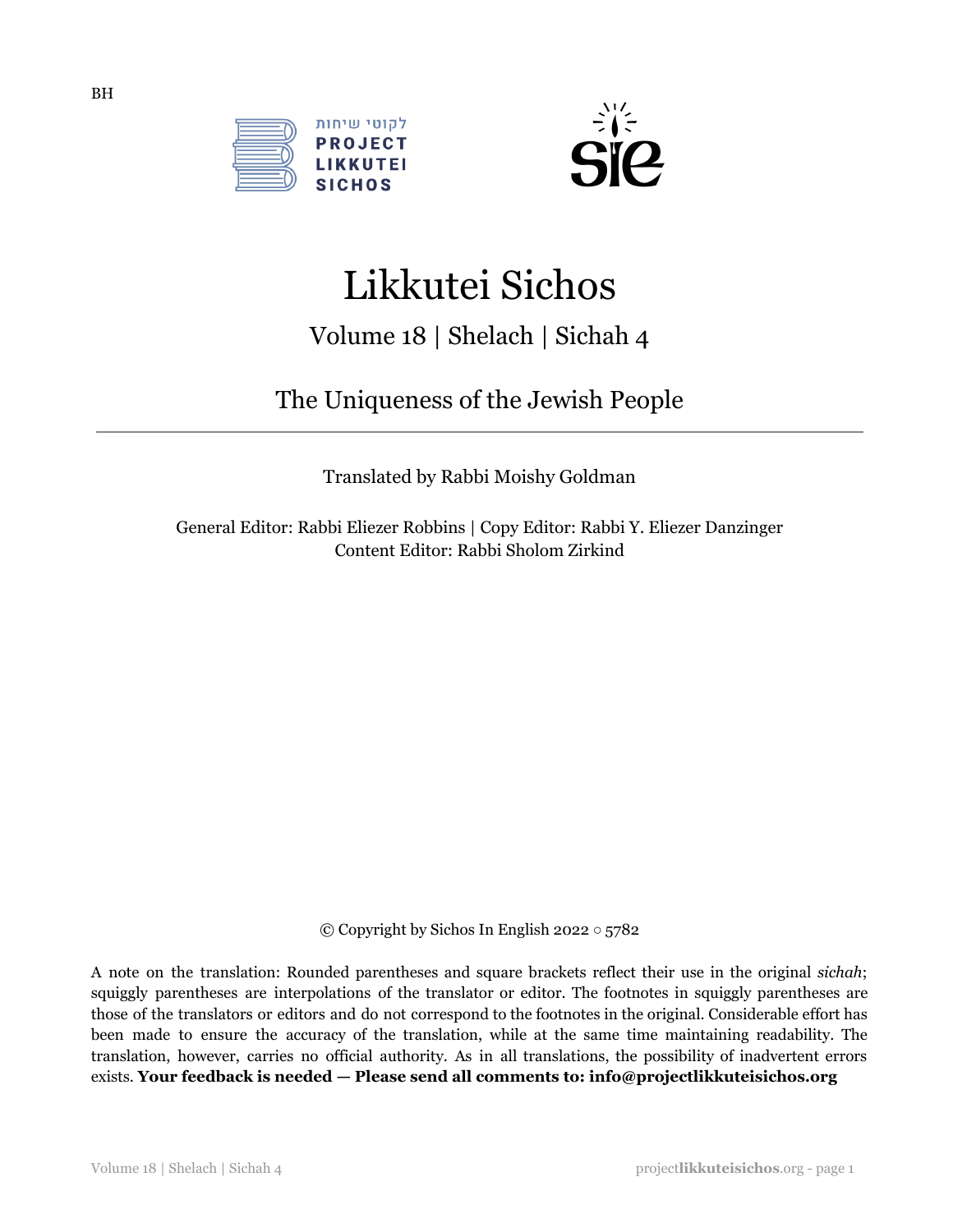#### HOW FORTUNATE TO BE A JEW!

On the verse,<sup>1</sup> "Now, please, let the strength of Ad-nai be increased," the Zohar remarks: 2

Rabbi Acha and Rabbi Yossi said: The Jewish people are more fortunate than the idol-worshiping nations of the world, as Hashem desires them, is called by them, and is glorified by them. For the world was only created for the sake of the Jewish people… and the Jewish people… sustain the world and all the other nations.

Thus, the Zohar cites three special qualities of the Jewish people, and **these** three specifically. Namely, that Hashem desires (and chooses) the Jewish people; Hashem is known by the name *Yisrael*; and Hashem is glorified by them. Other, however, seemingly superior qualities of the Jewish people, such as "{the Jewish people} are called children of Hashem,"<sup>3</sup> are not mentioned.

In my father's glosses on the Zohar,<sup>4</sup> he explains that the rationale for the Zohar here is in accordance with its later teaching that the Jews are the "heart of the entire world." [As the Zohar goes on to say, the Jewish people "sustain the world."] This is why the Zohar delineates the three qualities that correspond to the three emotional vectors — *chesed, gevurah and tiferes* — as "the emotions dwell **in the heart**."

[As he goes on to explain that "He desires them"  $-$  desire and choice  $-$  "is the aspect of *chesed*;" "He is called by them" is the aspect of *gevurah*, as the name *Elokim* {which is associated with *gevurah*} is numerically equivalent to the word כנוי} nickname}; and "He is glorified by them" is the aspect of *tiferes* 5 {beauty or glory}].

<sup>3</sup> *Avos* 3:14.

<sup>1</sup> *Bamidbar* 14:17.

<sup>2</sup> *Zohar*, vol. 3, 161a.

<sup>4</sup> *Likkutei Levi Yitzchak* commenting on *Zohar, loc cit.*

<sup>5</sup> *Tikkunei Zohar*, Introduction (15a, at the end); *Tikkun* 22, beg.; *Tikkun* 26 (71b).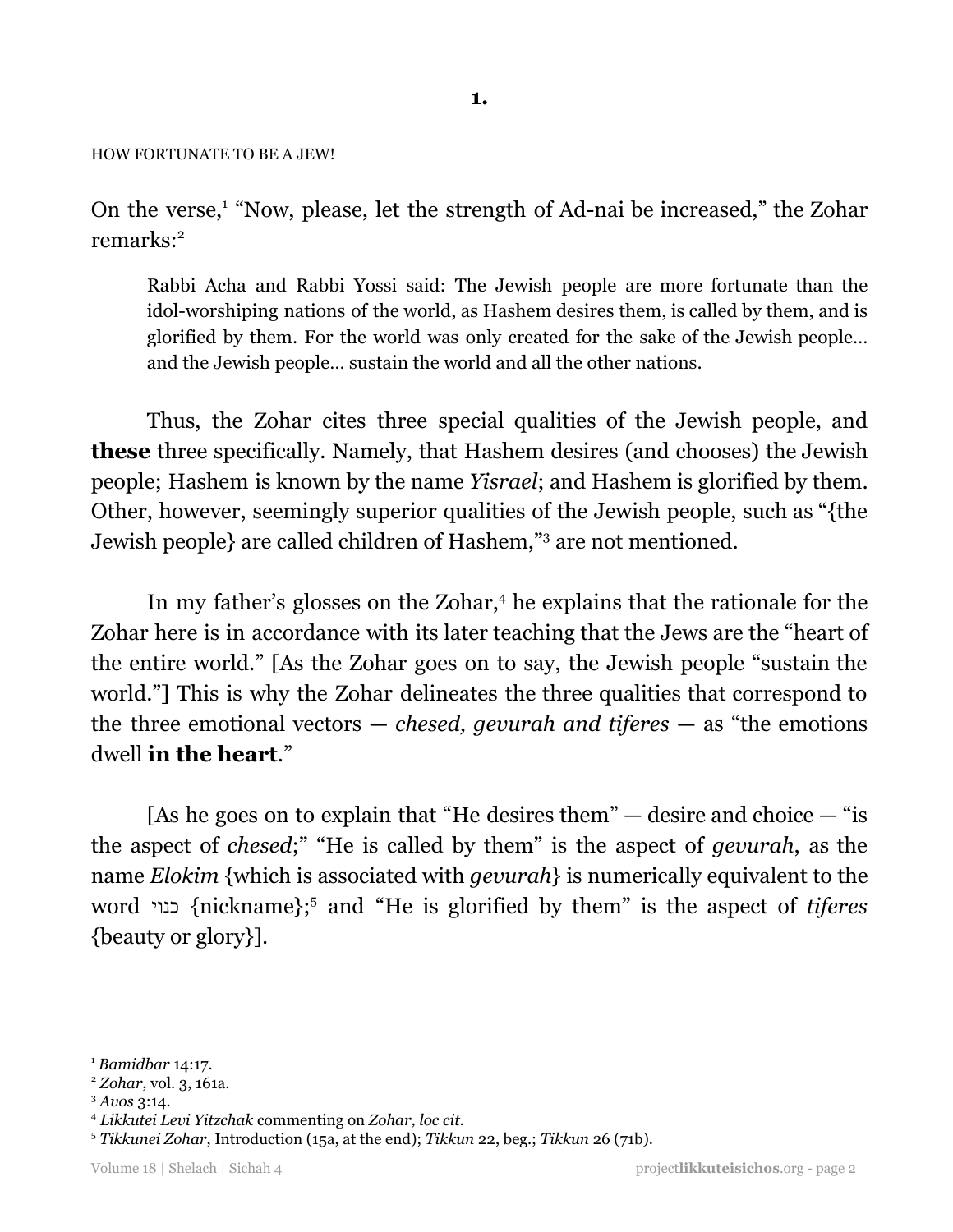This clarifies why mentioning the quality of the Jewish people as Hashem's children, or other qualities, would be inappropriate here. For this quality expresses how the Jewish people are **completely beyond** all of existence, as per the teaching of our Sages,<sup>6</sup> "The {Divine} thought of the Jewish people preceded {the creation of} all things." In contrast, the relevant point here in the Zohar is how the Jewish people constitute the goal and purpose of creation ("the world was only created for the sake of the Jewish people") and they sustain the world, **in** {the context of} **the world**. For this reason, the Zohar describes the Jewish people as the heart of the world, as mentioned.

# **2.**

# POINTS TO CLARIFY

However, we need to clarify the following:

- a) How does this teaching, describing the three aforementioned qualities of the Jewish people, relate to the verse which the Zohar cites — "Now, please, let the strength of Ad-nai be increased?"
- b) Prior to listing the three qualities of the Jewish people, the Zohar begins by saying, "The Jewish people are more fortunate than the idol-worshiping nations of the world, as Hashem desires them…." The style and flow of the wording implies that this is a **novel** concept, which raises the question: How could the thought be entertained that the Jewish people were not "more fortunate than the idol-worshiping nations of the world"?

The whole idea that "the Jewish people are more fortunate than the idol-worshiping nations of the world" is difficult to understand. Meaning, {how can we imply that} the quality of the Jewish people is ascertained by drawing a **contrast** with the idol-worshiping nations, while the Jewish people are of an entirely different sort; they are exalted and distinct from the nations of the world!

<sup>6</sup> *Bereishis Rabbah* ch.1, sec. 4.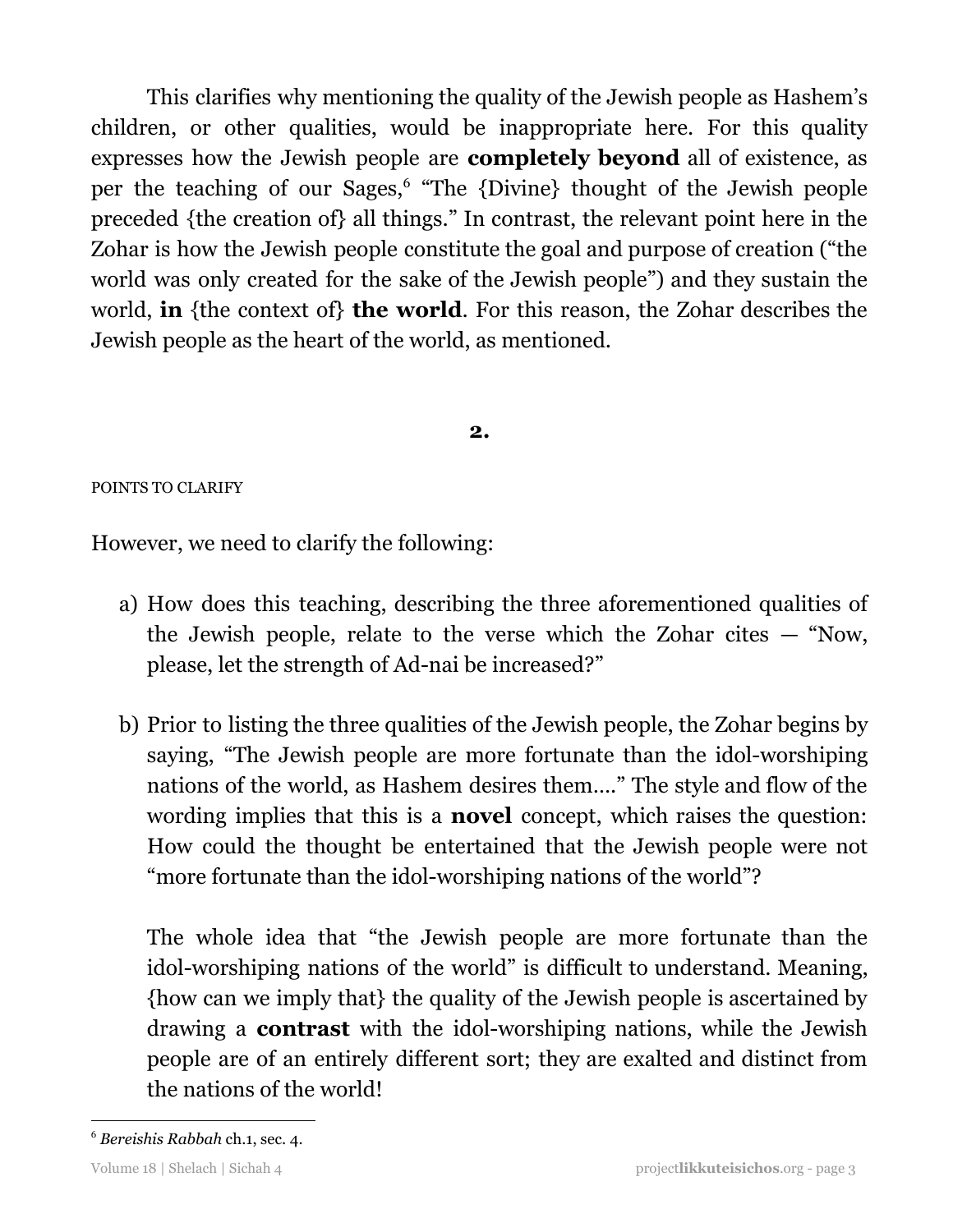#### IS HE THE MASTER OR NOT?

We will understand this by prefacing with an explanation of the verse, "Now, please, let the strength of Ad-nai be increased." With this prayer, Moshe, presumably, sought to elicit Hashem's forgiveness for the sin of the spies, as the Midrash interprets the clause, "*Now, please, let the strength of Ad-nai be increased* — so that the attribute of mercy should overcome the attribute of justice."<sup>7</sup> But this is not clear:

- (a) Since Moshe wanted to awaken the attribute of mercy, he ought to have associated his prayer with the name of  $Havaya^8$  — the attribute of mercy; Why did he plead "Now, please, let the strength of *Ad-nai* be increased," which (presumably) means an increase in the strength of **Ad-nai**, a name that connotes **sovereignty** (which is related to the attribute of justice)?
- (b) Why is the plea, "Now, please, let the strength of Ad-nai be increased" specifically found in the {plea for} forgiveness of the spies' sin, and not when Moshe Rabbeinu wanted to effect Hashem's forgiveness for the sin of the Golden Calf (or other sins)?

The explanation is as follows: The spies wanted to prevent the Jewish people from entering the land of Israel not because they had denied — Heaven forbid — Hashem's ability to perform miracles, etc. Rather, they had failed to appreciate Hashem as "...Ad-nai, for You are the **Master***,* **אדון***,* **of all Your creations**," as 9 will be explained in Section 4. Since their sin had blemished the name of Ad-nai, the correction had to be through {fixing the blemish, as the verse intimates}, "Now, please, let the **strength** of Ad-nai **be increased**."

<sup>7</sup> *Bamidbar Rabbah,* "*Shelach*," ch. 16, sec. 22. See also *Ramban*, *Rabbeinu Bachya*, et al, on the verse; *Or Hatorah*, "*Shelach,*" p. 471, at the end.

<sup>8</sup> {In Chassidic texts, the Tetragrammaton, Hashem's four letter name, is usually written as 'הוי — *Havaya*, where the letters are transposed so as not to constitute the actual name of Hashem.}

<sup>9</sup> *Bereishis Rabbah* 17:4; see also *Shaar Ha'yichud V' Ha'emunah*, ch. 7. {The Midrash relates that before the creation of Adam, the angels asked about man's nature. Hashem replied that man's wisdom was superior to that of the angels. To demonstrate, Hashem first asked the angels to name various creatures. They could not. So then He asked Adam, who successfully gave meaning names to all of them, including himself. Finally, Hashem asked Adam, "And (what about) Me?" Adam answered, "It is appropriate for You to be called *Ad-nai*…." }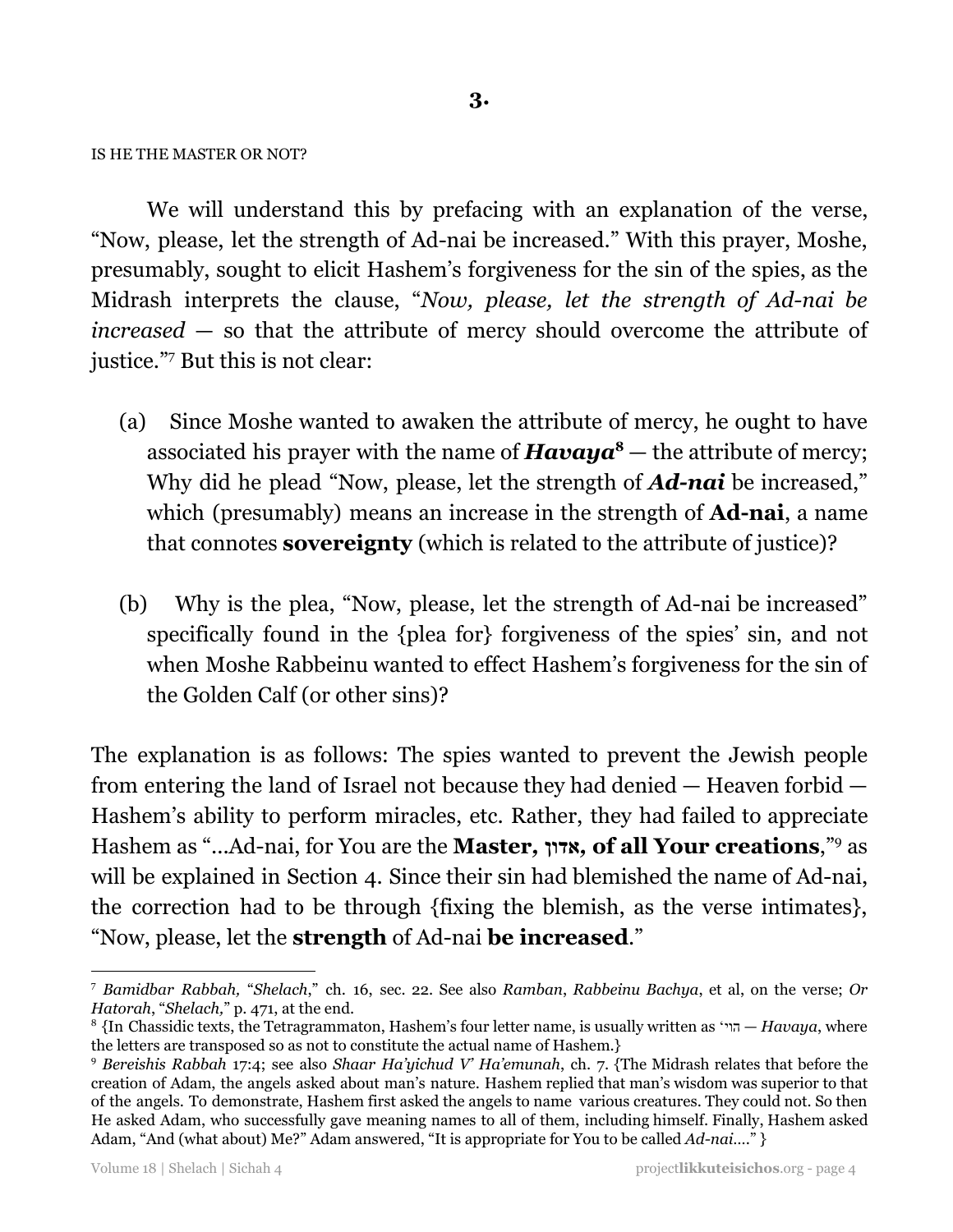HE IS!

Our Sages comment on the verse,<sup>10</sup> "They are stronger than us, "ממנו," and teach that the spies argued, "Even the Homeowner {Hashem} is unable to remove His utensils from there, as it were."<sup>11</sup> The meaning of this is (as already explained at length elsewhere):<sup>12</sup>

The spies argued that Hashem's supernatural conduct was appropriate only for the desert, where the Jewish people were cut off from civilization and unburdened by involvement in physical concerns — **in a place** where they were not subject to the natural order.

However, when they would arrive in a civilized place, regarding which the **Torah** instructs, "When you enter the land… you shall sow your field for six years..." $^{13}$  – in a place where a person plows and sows, $^{14}$  and daily life would be, with the **Torah's** say-so, defined by the laws and limitations of nature — they could not simultaneously live by an approach that **defies** nature. And since the inhabitants of the land were, in the natural order, stronger than the Jewish people, the spies felt that remaining in the desert was necessary, for "we do not rely on miracles." 15

This is the meaning of the statement, "Even the Homeowner is unable to remove His utensils from there, as it were": Clearly, the spies knew that Hashem could perform miracles, and beyond that — that even the natural order is a Divine system. As the wording of their argument itself underscores, they are "**His** utensils" — **Hashem's** utensils. However, they argued that since the **Homeowner** (Hashem) ordained that the "**home**" (the world) should run in accordance with the natural order, He **wants** us to conduct ourselves accordingly, and therefore, "{He} is unable to remove His utensils from there, as

<sup>10</sup> *Bamidbar* 13:31.

<sup>11</sup> *Sotah* 35a.

<sup>12</sup> *Likkutei Sichos,* vol. 4, p. 1041, et passim.

<sup>13</sup> *Vayikra* 25:2-3.

<sup>14</sup> See *Berachos* 35b.

<sup>15</sup> See *Pesachim* 64b; *Zohar*, vol. 1, 111b, 112b.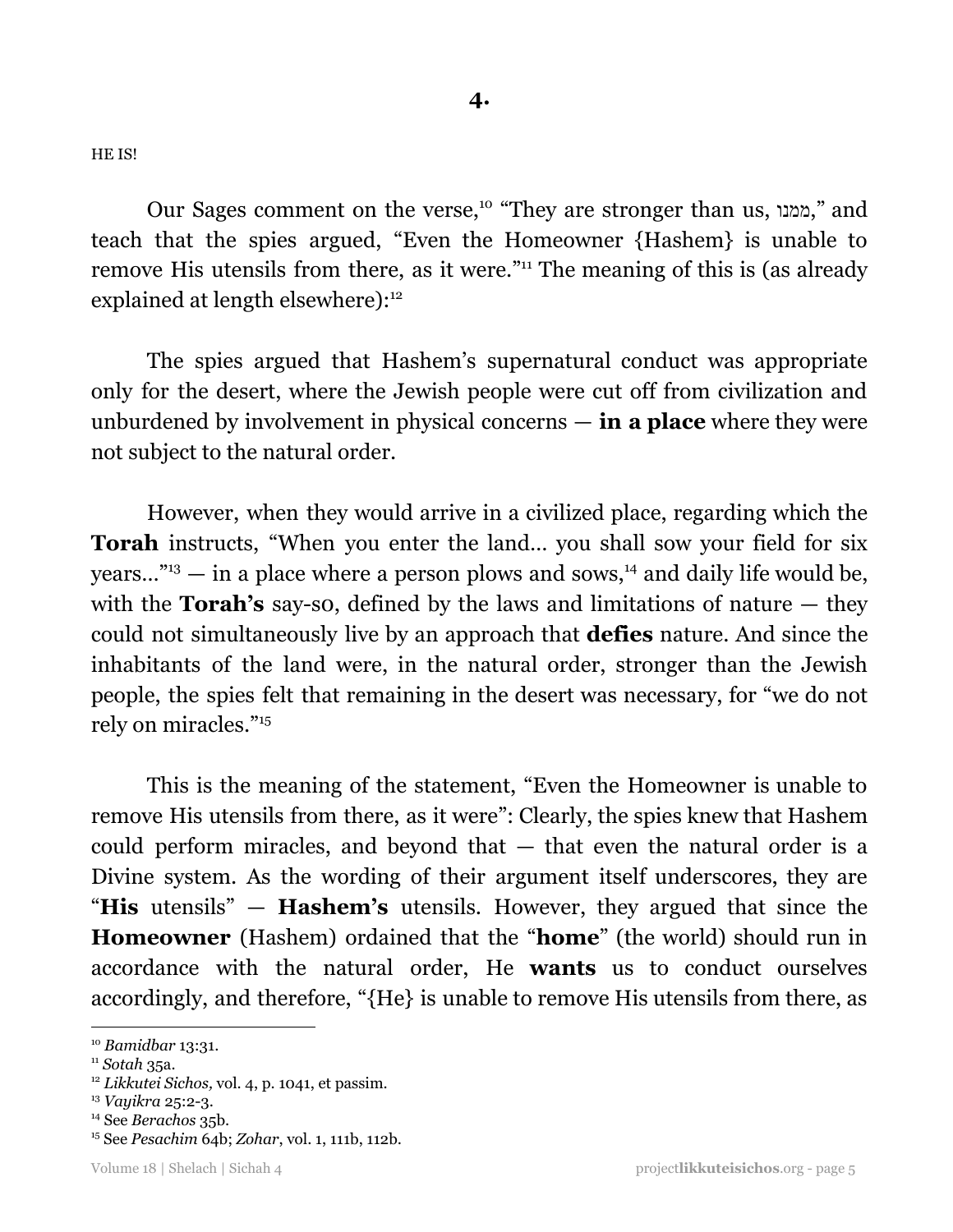it were." There is no allowance, Heaven forfend, for conduct that transcends the limitations of nature.

However, the truth is that while Hashem has ordained that the world should function naturally, it is impossible to say that He "is unable" (bound) to this conduct. After all, Hashem is **Omnipotent**, and He can always alter the natural order. What's more, this extends to the Jewish people as well, who are "a veritable part of Hashem Above,"<sup>16</sup> and "Hashem's portion is His people,"<sup>17</sup> and {as such,} they are not constrained by the natural order. They have the wherewithal to place themselves beyond the limitations of nature, wherever necessary.

This is why Moshe pleaded, "Now, please, let the strength of Ad-nai be increased": The name "Ad-nai" is the source of the natural order. (As the Alter Rebbe explains, creation of the world such that it appears to be an "existence of absolute reality, independent of Hashem" derives "from this {Divine} attribute and name.")<sup>18</sup> Yet, along with this explanation, the name "Ad-nai" also denotes Hashem is "the **Master** {*adon*} of all Your creations" — He is the Master and the Homeowner {in charge} of the entire universe (with the ability to alter, etc., as He so desires).

With their argument that "even the Homeowner is unable to remove His utensils…," the spies impaired the name of Ad-nai — Hashem's sovereignty over creation. Therefore, Moshe pleaded "Now, please, let the strength of Ad-nai be increased," as explained above  $-$  that the power of Ad-nai be amplified<sup>19</sup> and revealed, {demonstrating} that Hashem is an absolute Master over the natural order. 20

<sup>16</sup> *Tanya*, beginning of ch. 2.

<sup>17</sup> *Devarim* 32:9; *Iggeres HaTeshuva*, ch. 4.

<sup>18</sup> *Shaar Hayichud V' HaEmunah*, *loc. cit*.

<sup>&</sup>lt;sup>19</sup> For in order to fill a void, there must be a revelation; "lit., "We must draw down Divine light" from a higher source; see *Likkutei Torah*, "*Shelach*," 39b-c.

<sup>&</sup>lt;sup>20</sup> {This resolves the question in Section 3, sub-sections a and b.}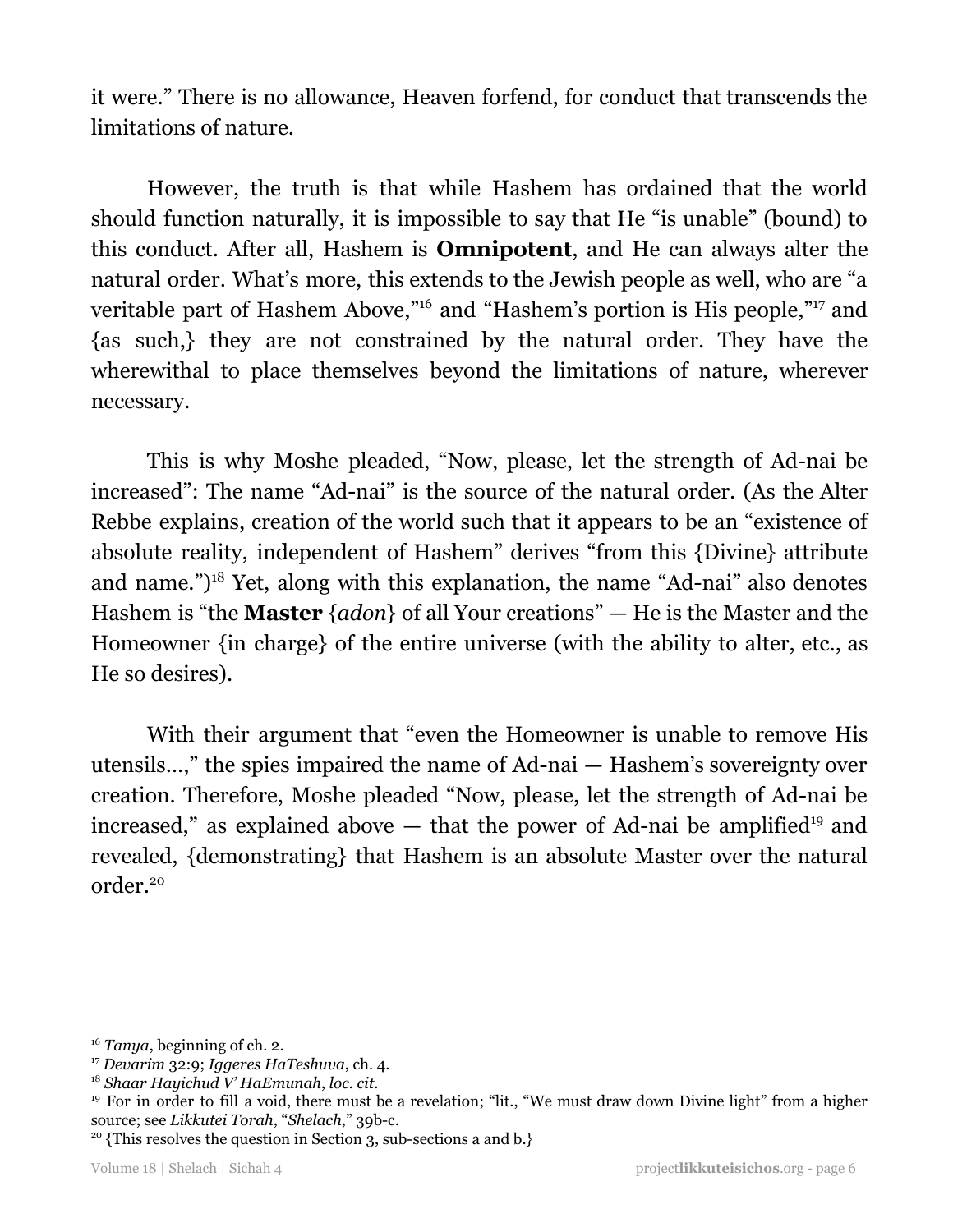#### AS HE IS THE MASTER, SO ARE WE

The spies' failure to appreciate that "You are the Master of all Your creations" — that Hashem's sovereignty over the world is completely unconstrained by the laws of nature, was related to their failure to appreciate the {parallel} quality of the Jewish people, who are also unconstrained by the parameters of nature, {even} **as the Jewish people exist within the world**.

According to the premise of the spies, the value of a Jew in the context of his bond with Hashem which transcends the world, is found specifically when a Jew is in the Torah study hall or in *Shul*, occupying himself with Torah study and prayer, or when he is busy performing mitzvos.

However, if a Jew engages in worldly matters, which superficially seem to be the same as the conduct of a gentile, the spies could see no advantage of the Jewish people over other nations, Heaven forbid.

Therefore, since they did not perceive this special quality of the souls of the Jewish people, how the Jews embody the supra-natural within the natural, through their "veritable part of Hashem Above," the spies also failed to appreciate that Hashem is "the Master of all Your creations." They couldn't see how transcendent G-dliness is found within nature itself.

This will also explain the teaching in the Zohar, "The Jewish people are more fortunate…":

The way that the "increase" in the "strength of Ad-nai" is expressed within the **Jewish people** emphasizes their unique quality over "the idol-worshiping nations of the world": Even when the Jewish people are within {and affected by} the world's concealment and obstruction {of G-dliness}, and their advantage and superiority over the nations are not clearly visible  $-$  to the extent that there could be a thought that the Jews are no different than "the idol worshiping nations of the world" — the truth remains that even then, "the Jewish people are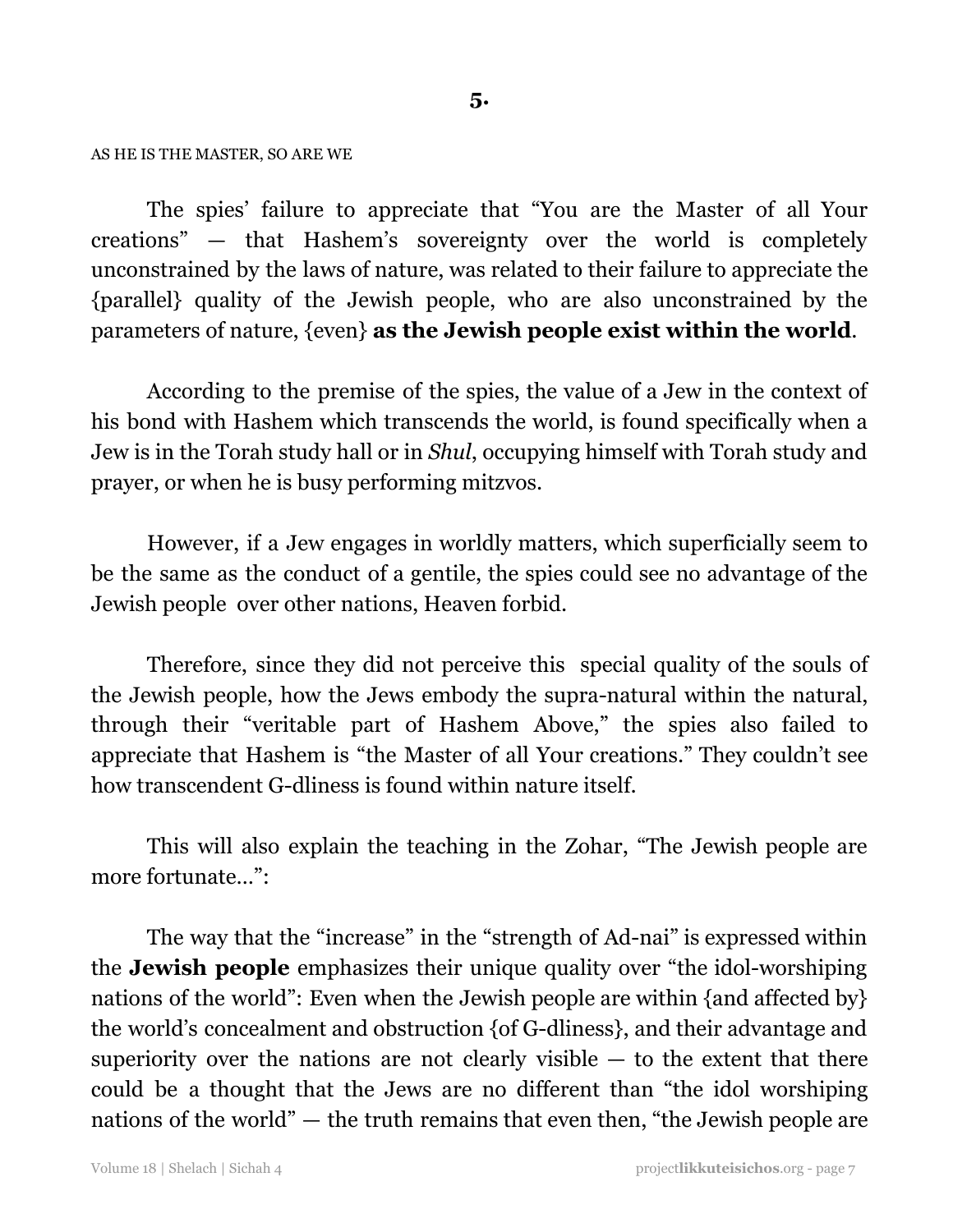more fortunate than the idol-worshiping nations of the world." Even in such a situation, the Jewish people are **utterly distinct**. 21

As a follow-up to this point, the Zohar mentions three special qualities: "{Hashem} desires them, is called by them, and is glorified by them." Similar qualities can be observed throughout creation (as will be explained) — for the Jewish people stand out from all of creation, even in **these** areas. 22

# **6.**

## NOTHING CREATED IN VAIN

Our Sages teach that "of all that Hashem created in His world, not one thing was created in vain."<sup>23</sup> This means that Hashem has a purpose and desire for everything in the world. Still, the accolade that "He desires them" applies only to the Jewish people.

The reason: Since the Jewish people represent the purpose and objective of creation {as they are Hashem's foremost desire}, then His desire for {the existence of} the creation, and all it contains, is predicated on another {more fundamental} desire. Thus, Hashem's desire for creation is subordinate to (and a means of fulfilling) the primary purpose of creation. For matters pertaining to creation, **per se**, there is no Divine desire. The ultimate (and core) of Hashem's desire is focused only on the Jewish people — "**He desires**" only "**them.**" Understandably, then, any desire for a lesser entity is an expression of Hashem's kindness.

<sup>&</sup>lt;sup>21</sup> {This resolves the question in Section 2, sub-section b.}

<sup>&</sup>lt;sup>22</sup> {This sets the stage for the answer to the question in Section 2, sub-section a.}

<sup>23</sup> *Shabbos* 77b.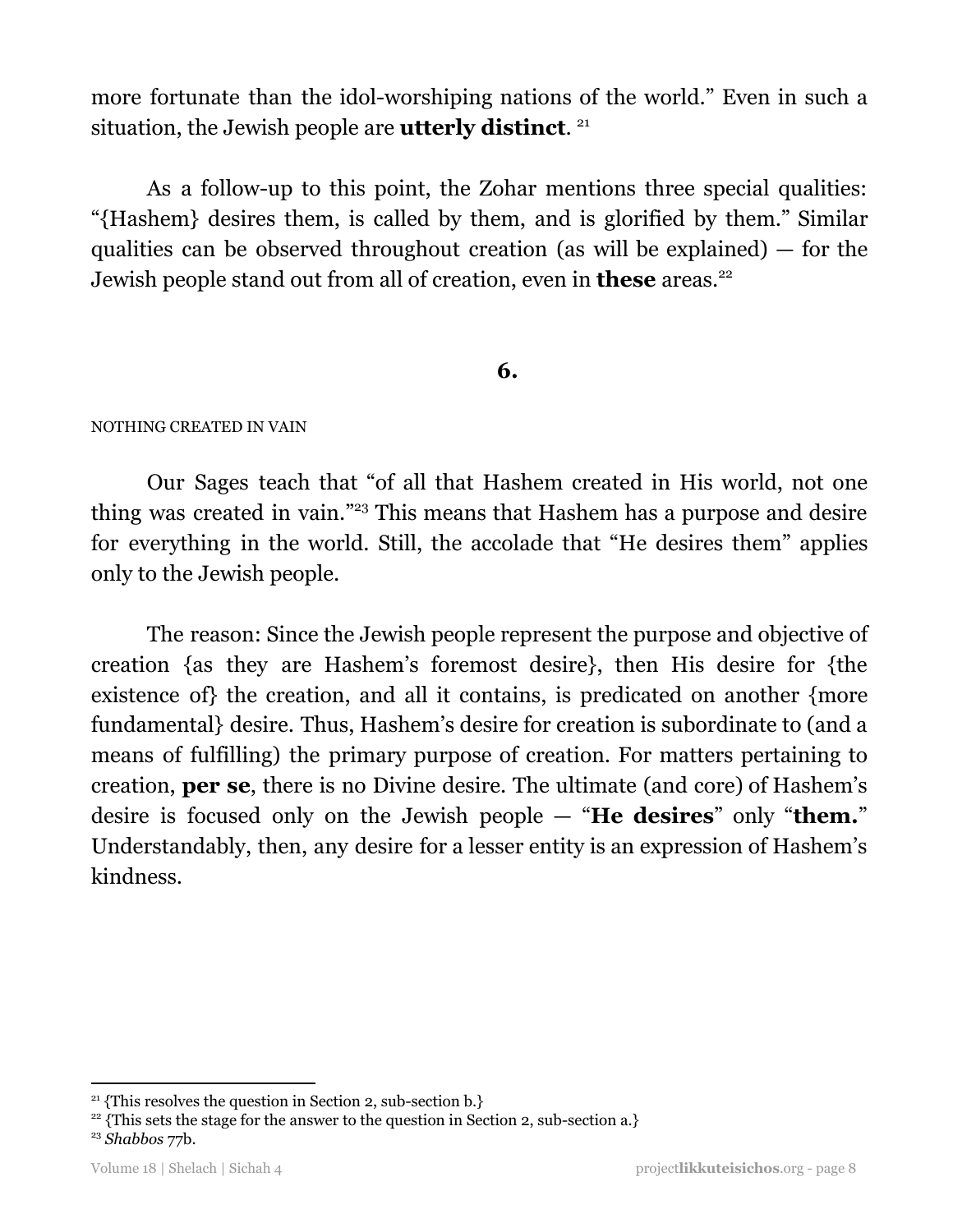#### WHAT'S IN A NICKNAME?

The reason why "He is called by them" — that the Jewish people are a nickname for Hashem:

On the one hand, a nickname obscures a person's name. It is possible that a nickname neither explains nor abbreviates a person's **name.** (If it does, it would also possess a connection to the person called by the name.) A nickname might even be in a different language. On the other hand, a nickname also has a connection to the person's name, which is why a nickname allows us to at least make an educated guess about what the person's name might be.

The same is true with respect to the Jewish people and Hashem: Since the Jewish people are "a veritable part of Hashem Above," it is possible to perceive and sense G-dliness in a Jew. However, there are two forms this can take:

When a Jew is occupied with matters pertaining to the "part of Hashem" {within him} (his soul), Torah study, and service of Hashem, then **everyone** can recognize that this is a Jew who has within him a "veritable part of Hashem Above." As the verse says,<sup>24</sup> "All the nations of the earth will see that the name of Hashem is proclaimed over you."

However, when a Jew walks down the street and is occupied with bodily and worldly matters, G-dly sanctity is frequently not noticeable upon him  $-$  a gentile doesn't notice it, and sometimes even a Jew (*lehavdil*) doesn't. In **such** a scenario, a Jew is a "**nickname**" (a garment and a concealment) for the "part of Hashem" {within him} [{i.e., a mode of} *gevurah*,<sup>25</sup> which gives rise to concealment]. But even then, a Jew alludes to and provides an indication of G-dliness; it is just not in a manner that is apparent to **all**. For this, a person has to be a maven.

<sup>24</sup> *Devarim* 28:10.

<sup>25</sup> {Lit., "discipline" or "severity"; the *sefirah* associated with limitation, restraint and judgment. This refers to the concept discussed in Section 1 that a nickname is associated with *gevurah.*}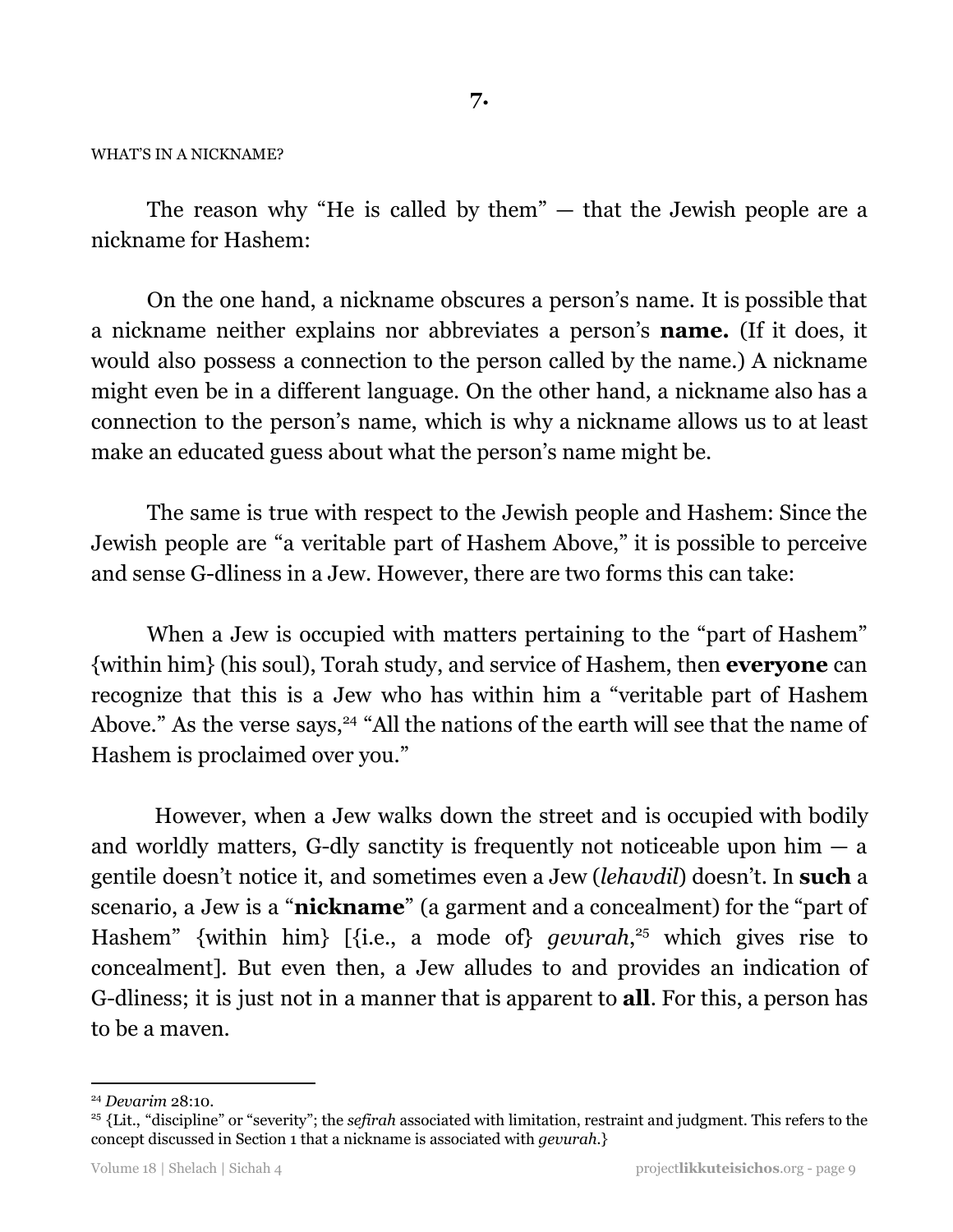Once, the Rebbe Rashab strongly praised certain simple folk, saying that they possessed tremendous qualities. Upon hearing such words, the chassid Reb Monye Moneszohn said to the Rebbe Rashab: " I don't see it."

R' Monye had a pouch of diamonds with him at that time (he was a successful diamond dealer). Later on, the Rebbe Rashab asked him to show him the diamonds that were in the pouch. Reb Monye laid out the diamonds for the Rebbe Rashab, and as he did so, he highlighted a particular stone, saying that it was a wondrous and exquisite diamond.<sup>26</sup> The Rebbe Rashab responded, "I don't see it." To which R' Monye answered, "One must be a maven." The Rebbe Rashab told him, "A Jew is wondrous and exquisite,<sup>28</sup> but {to appreciate it} one must be a maven." 27

# **8.**

#### THE DEPTH OF A NICKNAME

This is the novelty introduced by the Zohar's teaching that the Jewish people are more fortunate than the nations of the world, even with respect to the idea that "Hashem is called by them": The virtue that "Hashem's name is proclaimed over you," in a revealed form, is **only** the case with the Jewish people. However, the quality that "Hashem is called by them" (that the hidden connection to G-dliness can be recognized) also exists, in some form, in other aspects of creation.

For since the whole existence of every creation is the Divine word that vivifies it. Therefore, if one is a maven, it is possible to perceive within each creation, the Divine word that enlivens it. How much more so is this true in light of what is written<sup>28</sup> about the Maggid of Mezeritch. By just looking at some

<sup>&</sup>lt;sup>26</sup> {In the original, פלאי פלאים; lit," "wonders upon wonders."}

<sup>27</sup> *Sefer HaSichos* 5705, p. 41 ff.

<sup>28</sup> *Shaar HaEmunah* by the Mitteler Rebbe, end of ch. 27; *Maamar Vayavo Amalek* 5709, ch. 4; see also *Sefer HaMaamarim* 5662, p. 84.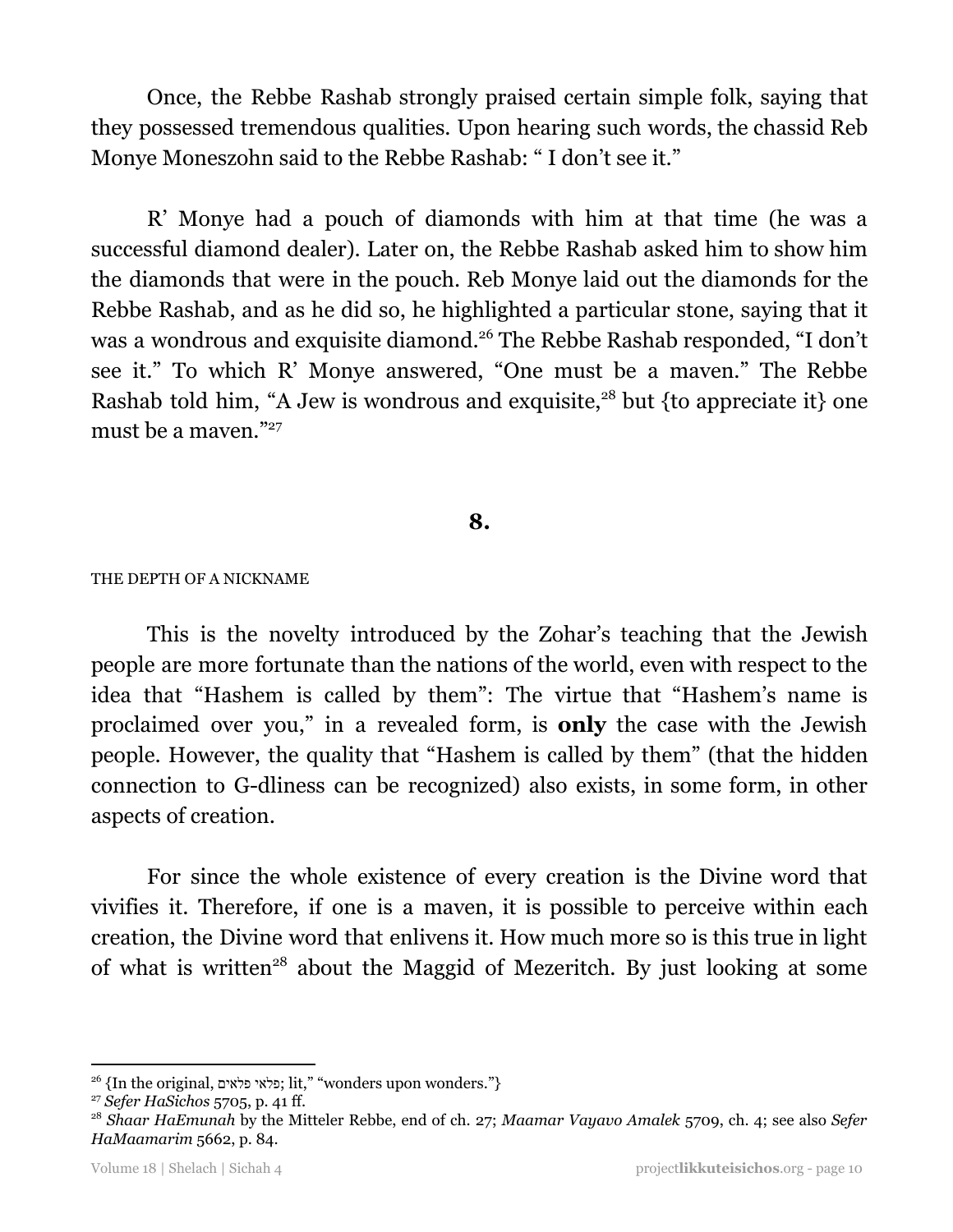handicraft, he was able to gauge the abilities of a craftsman.<sup>29</sup> (For this reason, he discerned by looking at an artifact that its artisan was blind in one eye.)

Nevertheless, the truest expression of "He is called" is specifically "**by them**" — in the Jewish people — for the whole of creation cannot be considered a "nickname" for Hashem. On the contrary, a created being sees itself as an autonomous entity, since it is given existence by means of an **action**. 30

Conversely, the Jewish people — who are "a veritable part of Hashem Above," even while existing in an environment of {Divine} concealment in this world, they remain unified with G-dliness. This is why they are, even then (at the very least) a "**nickname**" for Hashem.

# **9.**

## ULTIMATE GLORY

The reason that "He is glorified by them" — that Hashem prides Himself with the Jewish people — is because the way that the Divine Presence is present within a Jew **in this world** is superior, as it were, to the way it is present Above. (This is why "the **Essence** of the Divine Presence was in the lower realm" <sup>31</sup> the Essence (and core) of the Divine Presence is to be found in this world.) Therefore, "Hashem… is **glorified** by them," for through the Jewish people and their service here on earth, the Divine Presence is enhanced, as it were.

This concept also exists, in a similar way, in other aspects of Creation, since all worlds, and all beings that are enlivened and vivified by Hashem, disclose the greatness of Hashem. For this reason, our Sages teach "everything that Hashem created in His world, He created solely for His honor."<sup>32</sup> That is, every created being contributes to Hashem's honor, and expresses His

<sup>31</sup> *Shir HaShirim Rabbah* on 5:1.

<sup>29</sup> {In the original, "בנפעל הפועל כח ;"lit., "the power of the producer in the product."}

<sup>&</sup>lt;sup>30</sup> {Creation means that G-dly energy actively brings (distinct) entities into existence, and not that they "automatically" come into existence as a reflection of G-dly light. Thus, these created entities perceive themselves as distinct from G-dliness. See also the *mamaar* entitled *Shuvah Yisrael 5737* (1) sec. 2.}

<sup>32</sup> *Avos*, end of ch. 6.